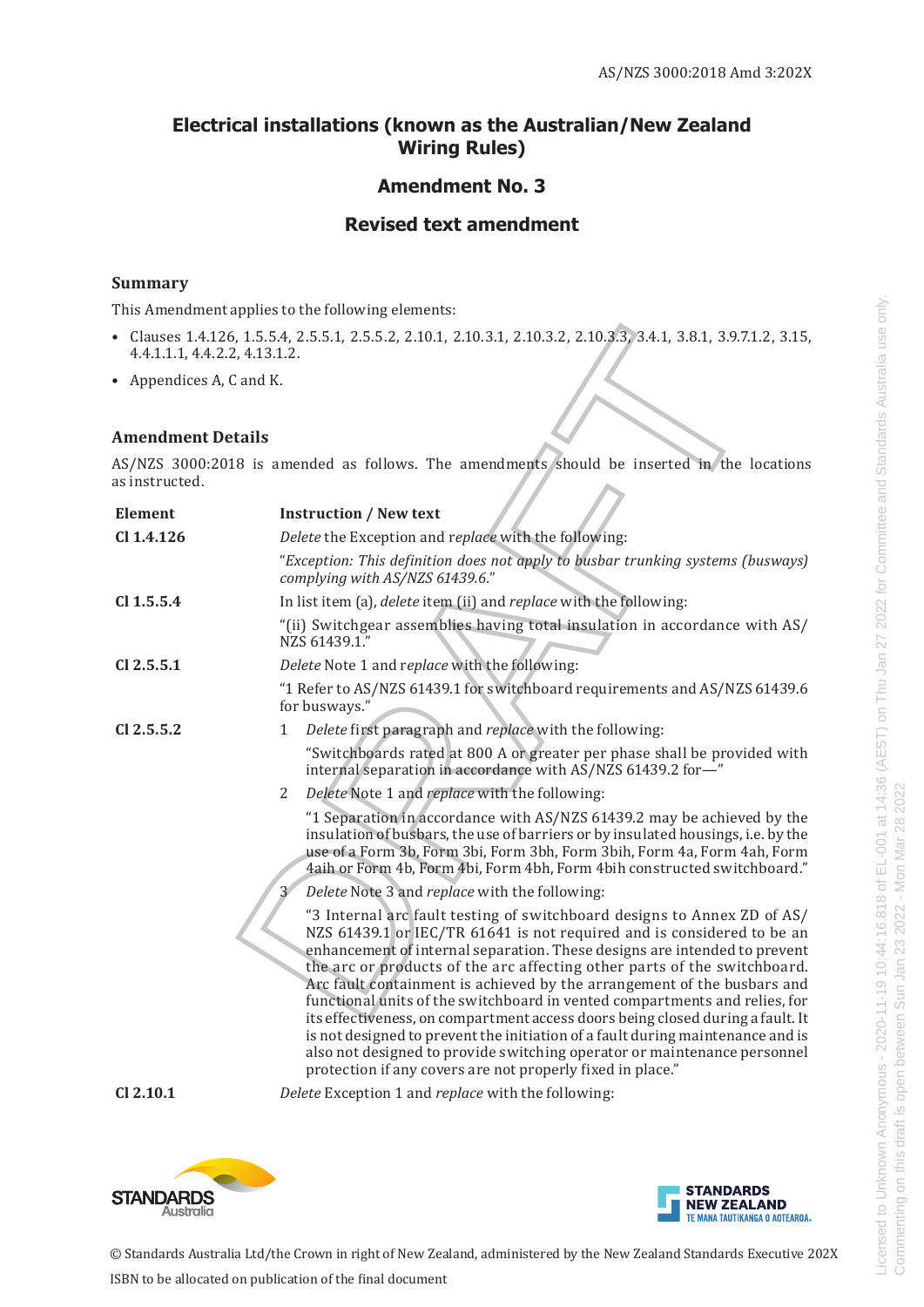|            | Element                                                              | <b>Instruction / New text</b>                                                                                                                                                                                                                                                                                                                |
|------------|----------------------------------------------------------------------|----------------------------------------------------------------------------------------------------------------------------------------------------------------------------------------------------------------------------------------------------------------------------------------------------------------------------------------------|
|            |                                                                      | "1 This requirement need not apply to switchgear and protective devices<br>installed in a ground-mounted, cable-distribution cabinet in accordance with<br>AS/NZS 61439.5, that protect small submains teed off larger submains forming<br>an underground reticulated wiring system and to which unskilled persons do<br>not require access. |
|            | Cl 2.10.3.1                                                          | Delete second paragraph and replace with the following:                                                                                                                                                                                                                                                                                      |
|            |                                                                      | "In situations where the removal of covers and the like exposes live parts, such<br>covers shall be identified in accordance with AS/NZS 61439.1."                                                                                                                                                                                           |
|            | Cl 2.10.3.2                                                          | Delete second paragraph replace with the following:<br>1                                                                                                                                                                                                                                                                                     |
| RA         |                                                                      | "Switchboards complying with the requirements of the AS/NZS 61439 series<br>are deemed to comply with this Clause.                                                                                                                                                                                                                           |
|            |                                                                      | Delete third paragraph and replace with the following:<br>2                                                                                                                                                                                                                                                                                  |
|            |                                                                      | "Switchboards shall comply with the AS/NZS 61439 series if one or both of<br>the following exist:                                                                                                                                                                                                                                            |
|            | CI 2.10.3.3                                                          | Delete first paragraph and replace with the following:                                                                                                                                                                                                                                                                                       |
|            | CO CI2.10.3.3<br>CI 2.10.3.3<br>CI 3.4.1<br>CI 3.8.1<br>CI 3.9.7.1.2 | "All bare conductors and bare live parts of a switchboard shall be rigidly fixed so<br>that a minimum clearance or creepage distance in air, in accordance with the AS/<br>NZS 61439 series, is maintained between such conductors or parts of opposite<br>polarity or phase and between such conductors or parts and earth."                |
|            |                                                                      | Delete Note 4 and replace with the following:                                                                                                                                                                                                                                                                                                |
|            |                                                                      | "4 Current-carrying capacities for busbars and busways should be obtained from<br>the manufacturer. Information relating to busways is given in AS/NZS 61439.6."                                                                                                                                                                             |
|            |                                                                      | Delete Note 2 and replace with the following:                                                                                                                                                                                                                                                                                                |
|            |                                                                      | "2 Switchboard wiring is not regarded as installation wiring but the AS/NZS 61439<br>series restricts the green/yellow combination to the identification of earthing<br>conductors."                                                                                                                                                         |
|            |                                                                      | Delete item (iv) and replace with the following:                                                                                                                                                                                                                                                                                             |
|            |                                                                      | "(iv) Busways and busbar systems, including joints and switchboard busbars,<br>having insulation up to the first protective device in accordance with the AS/<br>NZS 61439 series."                                                                                                                                                          |
|            | $Cl$ 3.15                                                            | Delete first paragraph and replace with the following:                                                                                                                                                                                                                                                                                       |
|            |                                                                      | "Busbar trunking systems (busways) shall comply with AS/NZS 61439.6, and<br>shall be installed in accordance with the manufacturer's instructions."                                                                                                                                                                                          |
|            | $Cl$ 4.4.1.1.1                                                       | Delete item (a) and replace with the following:                                                                                                                                                                                                                                                                                              |
|            |                                                                      | "(a) AS/NZS 3112."                                                                                                                                                                                                                                                                                                                           |
|            | $Cl$ 4.4.2.2                                                         | Item (a), delete Note and replace with the following:                                                                                                                                                                                                                                                                                        |
|            |                                                                      | "NOTE: AS/NZS 3112 contains requirements for socket outlets intended to be<br>mounted in a floor."                                                                                                                                                                                                                                           |
|            | Cl 4.13.1.2                                                          | Note, delete item (c) and replace with the following:                                                                                                                                                                                                                                                                                        |
| <b>ISN</b> |                                                                      | "(c) Switches incorporated with and supplying a socket-outlet intended for use<br>with a plug complying with AS/NZS 3112."                                                                                                                                                                                                                   |
|            | App A                                                                | Delete 3439 Low voltage switchgear and controlgear assemblies (series).<br>1                                                                                                                                                                                                                                                                 |
|            |                                                                      | Delete 60884 Plugs and socket-outlets for household and similar purposes.<br>2                                                                                                                                                                                                                                                               |
|            |                                                                      | 3<br>Delete 60884.1 Part 1: General requirements (IEC 60884-1, Ed. 3.1 (2006)<br>MOD).                                                                                                                                                                                                                                                       |
|            | App C2.4.4                                                           | Delete first paragraph and replace with the following:                                                                                                                                                                                                                                                                                       |
|            |                                                                      | "For switchboards conforming with the AS/NZS 61439 series, the maximum<br>demand may be determined by multiplying the arithmetic sum of the circuit<br>overload ratings by the appropriate diversity factor in Table C4 below."                                                                                                              |
|            | <b>App K1.2</b>                                                      | Delete first paragraph and replace with the following:                                                                                                                                                                                                                                                                                       |